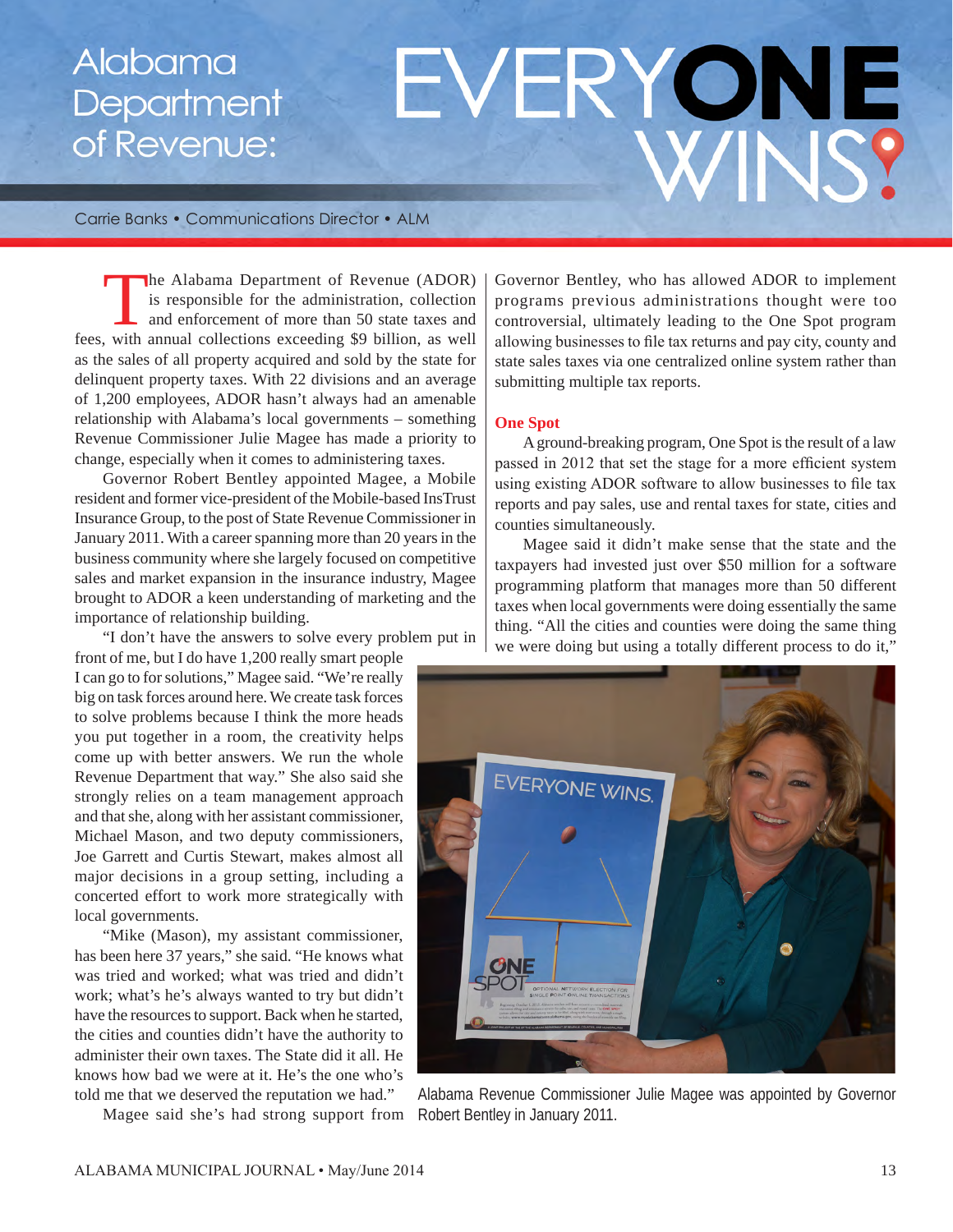she said. "Some were automated. Some, like Jefferson County, had written their own systems. Some had outsourced it to a vendor. At the end of the day, it meant taxpayers were filing and remitting tax returns and payments in 400-plus different ways."

Through One Spot, however, when the information on the return is electronically filed by the taxpayer, the system then sends the information and the payment to the right place. One Spot programming includes the local jurisdictions' IDs so the taxpayers know they're remitting to the correct jurisdiction. Behind the ID is the bank account and routing number for that local jurisdiction so the money automatically goes from the taxpayer's account into the locality's account – a seamless transaction. And, according to Magee, there's an added bonus: "Because One Spot streamlines the reporting and collection process, counties and cities are now receiving taxes they never got before from businesses they never knew existed that are operating in their jurisdiction," she said.

After an 18-month planning period, One Spot went live October 1, 2013. The way the statute (Act 2012-279) is written, every local jurisdiction (city and county) must participate in One Spot – either directly or through a vendor. According to Magee, just over 200 cities use a third-party vendor. For those localities that chose not to use a vendor but have limited software/hardware – and in order to avoid an unfunded mandate from Montgomery – ADOR has made \$1 million dollars available per year for three years via integration grants to allow local jurisdictions to connect to One Spot. "The Department recognized that for some localities, especially those with outdated systems, the implementation wasn't so simple," she said. "Some localities are hand-keying the information. They're running reports, printing them out and then looking at the reports and keying in the information. Those are the localities I want to get a grant from us to put in hardware and software so they don't have to hand key in the information."

Approximately \$600,000 of the first million has been distributed thus far and Magee said ADOR has yet to reject an application. The integration grant application is a simple, two-page form and can be obtained by contacting Deputy Commissioner Curtis Stewart at Curtis.Stewart@revenue. alabama.gov.

#### **Overcoming Implementation Obstacles**

Magee said the 18-month planning period leading up to One Spot's October 1<sup>st</sup> launch was often contentious. "The burden on getting started was really on the cities and counties," she said. "They had the hardest burden in order to implement this – and they didn't trust us because in the past we weren't trustworthy." Magee emphasized that she understood operating in a silo had been an issue for ADOR in the past so she made a concerted effort "to break down any sort of thinking that indicates Revenue first and local jurisdictions second." She's also firmly committed to creating a user-friendly experience for the taxpayer. "I really think that when it comes to tax collection, we had to streamline the approach so that the enduser, the taxpayer who's collecting and remitting the tax, has the best experience possible," she said. "I believe that if you can leverage the steps in the process using one source, everyone benefits from that. So that was the whole rationale behind One Spot – leverage the state software so that a local jurisdiction can use it and the taxpayer can benefit through the ease of the process. A local official is a taxpayer, too. And their taxes paid for Revenue's system."

The first few weeks of the launch were challenging. "We had some glitches," Magee said. "Our first month, we had 116,000 tax returns filed through One Spot. We're up to around 166,000 now so there's a lot of different users." In addition to file formatting issues, Magee said ADOR inadvertently double-dipped into the accounts of about 500 taxpayers for two days without knowing it. "I was mortified over the error and so, between the nine taxpayer service centers throughout the state, we contacted every account and, in many cases, notified the taxpayer before they even knew it happened." According to Magee, none of the service centers reported anyone angry over the glitch and that, instead, they repeatedly heard from taxpayers that they were extremely happy to have the One Spot system for filing.

#### **One Spot Weekly Conference Calls**

Magee said the Department is continually making improvements to One Spot based on feedback from municipalities and counties. For example, ADOR went live on March 1 with several specific innovations requested by the locals, including FEIN numbers with the sales tax returns so businesses can be easily tracked. The innovations have been generated through a series of weekly conference calls ADOR began sponsoring soon after One Spot launched in October.

"The conference calls were a very simple thing to do and probably one of the most important things we've done," Magee said. The calls are open to anyone who wants to participate and are held every Tuesday at 10:30 a.m. During the calls, issues and solutions are discussed. Participants are also encouraged to send emails after each call to further discuss any issues they may be having with the program. The calls also serve as a way for the different jurisdictions to learn from each other. Reports from each session are available on ADOR's website at http://revenue.alabama.gov/salestax/oslclindex.cfm. Magee said when they first implemented the calls, they lasted about an hour and a half each. Now that a lot of the early issues have been rectified, the calls may last around 15 minutes with 10 to 20 people on each call.

"I'm not afraid of competition and I'm not afraid of accountability," Magee said. "If we can't put a superior product out there that people want to use instead of another product, that's on us. Our goal was to work with all the stakeholders, listen to their concerns and their needs and meet them. Once that's done, you've established proof of concept. And that's what we're doing with One Spot, establishing proof of concept – that we're dependable and that our decisions are based on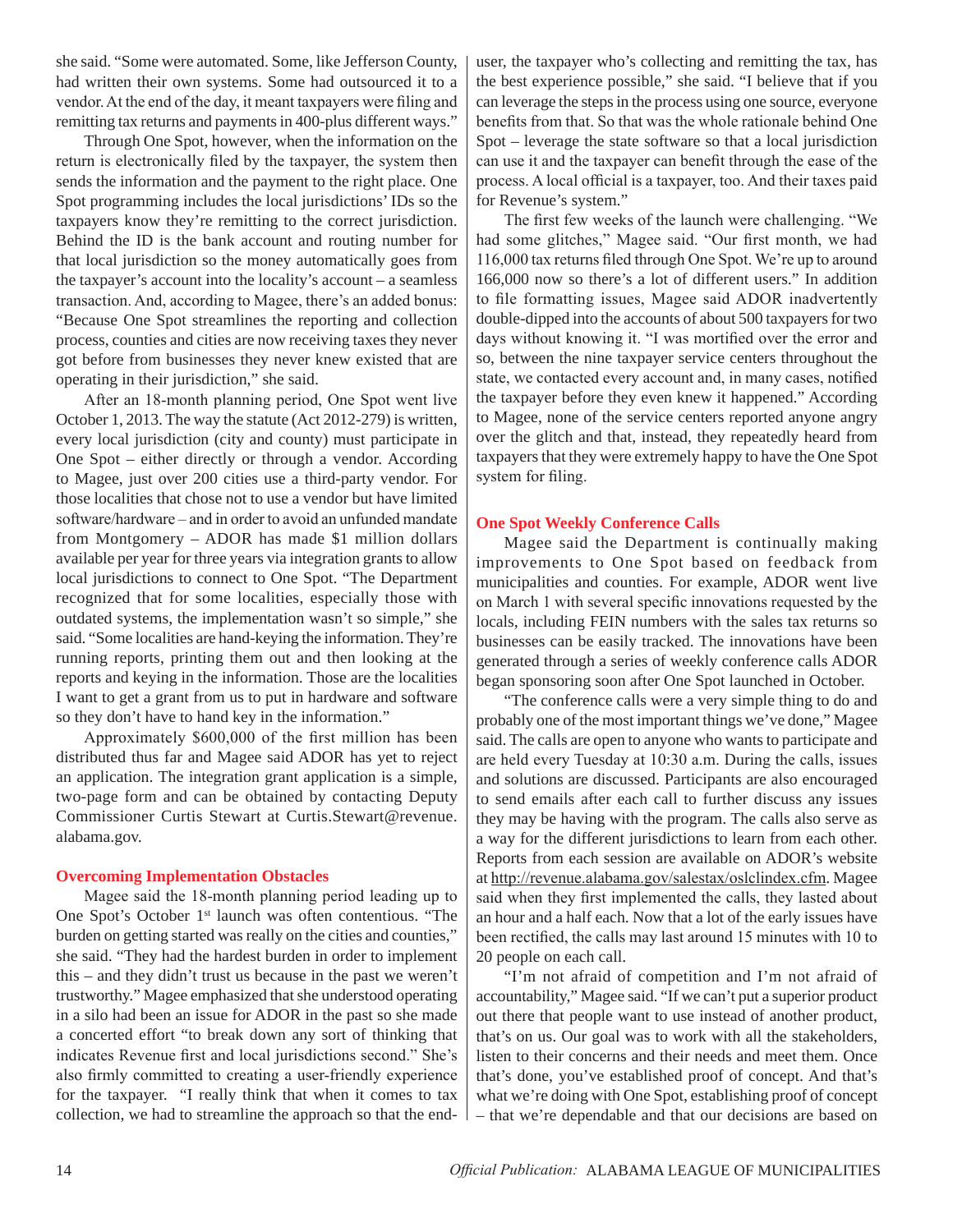# EVERYONE WINS.

### OPTIONAL NETWORK ELECTION FOR SINGLE POINT ONLINE TRANSACTIONS

Alabama retailers now have access to a centralized, statewide electronic filing and remittance system for sales, use, and rental taxes. The **ONE SPOT** system allows city and county taxes to be filed, along with state taxes through a single website, www.myalabamataxes.alabama.gov, easing the burden of monthly tax filing.

JOINT PROJECT of the ALABAMA DEPARTMENT OF REVENUE, COUNTIES AND MUNICIPALITIES

ONE

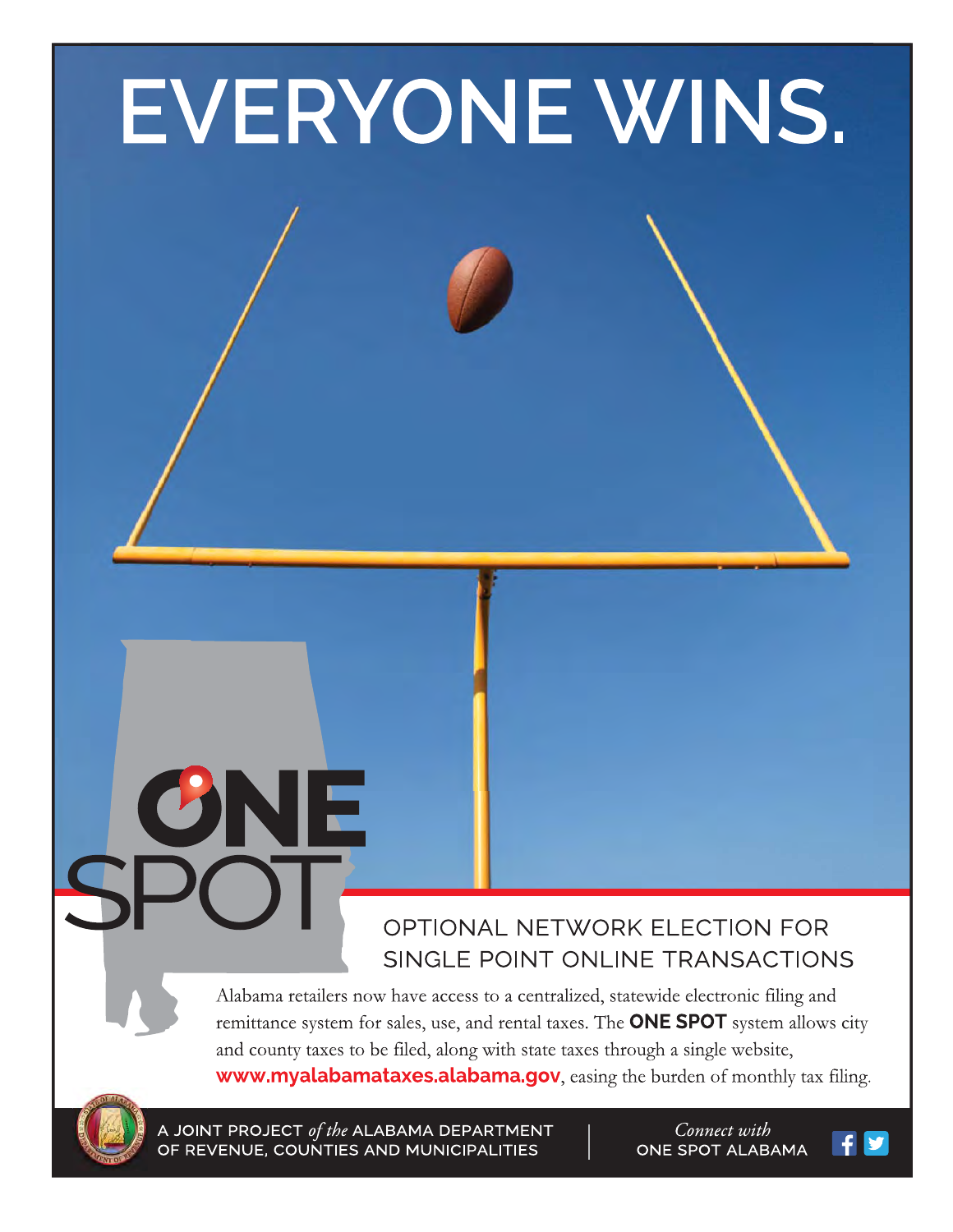how things affect the local jurisdictions. I believe once proof of concept is firmly established, there's no reason not to explore adding lodgings tax and other things like that to One Spot. The ultimate goal is to make it easier on business owners to do business with the State, the cities and the counties."

#### **Technology and Data Protection**

Magee said she feels ADOR is an early adopter of technology. The Department's tax collection software platform is designed such that additional processes can be added as needed. "We're one of 22 states using the same software, customized for Alabama," Magee said. "So if you're a multi-state business, our system looks really familiar to Georgia's and Louisiana's and others across the nation. Alabama has actually leveraged all the software's modules more than any other state."

Thanks to ADOR's software platform, the Department is now completely paperless. Magee said she was able to drop a \$100,000 per year lease on a 30,000 square foot warehouse and shred everything in storage because the Department went paperless. In addition to going totally paperless, 92 percent of the tax returns filed in Alabama by this past March were electronic. Three years ago, it was 78 percent. Last year ADOR went live for the first time with a simple, online Alabama State income tax return service that allows one to log onto the ADOR website, create an account and file his or her state income tax return free of charge. In addition, Magee said simple steps have been taken to save time and money. For instance, all checks are electronically scanned and the money goes directly into the bank, thus avoiding the need for physical deposits.

Data protection is also a top priority. "We have protected our data more so than probably any other state," Magee said. "We're the only state that has a five-person team dedicated entirely to security – just in Revenue. Five people's full-time job is to protect the security of the taxpayer's information. We are forced now, because of ID theft and security breaches, to spend much more time protecting the taxpayer's information and trying to protect our systems from being breeched and basically trying to avoid sending out fraudulent tax refunds. We are trying to do everything within our power to verify and validate information."

For example, Magee said the Department recently added a driver's license field to enable individual verification through the Department of Public Safety so "we know you are who you say you are." If the field is left blank, it doesn't affect the process. The return can still be filed. However, Magee emphasized that this verification process is simply another way of using existing state agency resources to validate information and protect the taxpayer. "When your ID is stolen and used for a tax return, you can't file your own taxes," she said. "It is a nightmare to un-ring that bell." Catching individuals who create bogus tax returns is very important to the Department.

#### **Aiding in Economic Development**

ADOR has an Economic Development Division with three fulltime employees who meet with local city officials, county commissioners, chamber of commerce officials and existing business owners to determine what tax incentives and credits a project qualifies for. "You don't have to hire a law firm, you don't have to hire a lobbyist," Magee said. "Those three people work, free of charge, with the local officials to make sure that they know what exists and, if the project goes through, there's never any mistakes or question about the qualifications because all our incentives are statutory in nature and these employees know intimately how they're supposed to be applied. They work in tandem with the Department of Commerce on economic development projects as well as working with individual entities when requested."



## **Saving energy shouldn't mean depleting capital.**

**Let Siemens fund your facility improvements with energy savings.**

Aging equipment, sustainability goals and rising operational costs can add to the pressure to make energy upgrades. Finding capital to fund the improvements can be almost impossible. How can you finance upgrades without capital funds? With Siemens performance-based contracts, improvements are funded by the very energy savings they produce. Siemens guarantees 0% capital expense to you. If energy saving goals are not met, Siemens pays the difference. And, 100% of excess savings are yours to keep. Contact us today and start making energy efficiency work for you.

**For more information contact:** 

**Thomas Erwin (205) 213-5162 thomas.erwin@siemens.com** **Norman Schramm (205) 461-5154 norman.schramm@siemens.com**